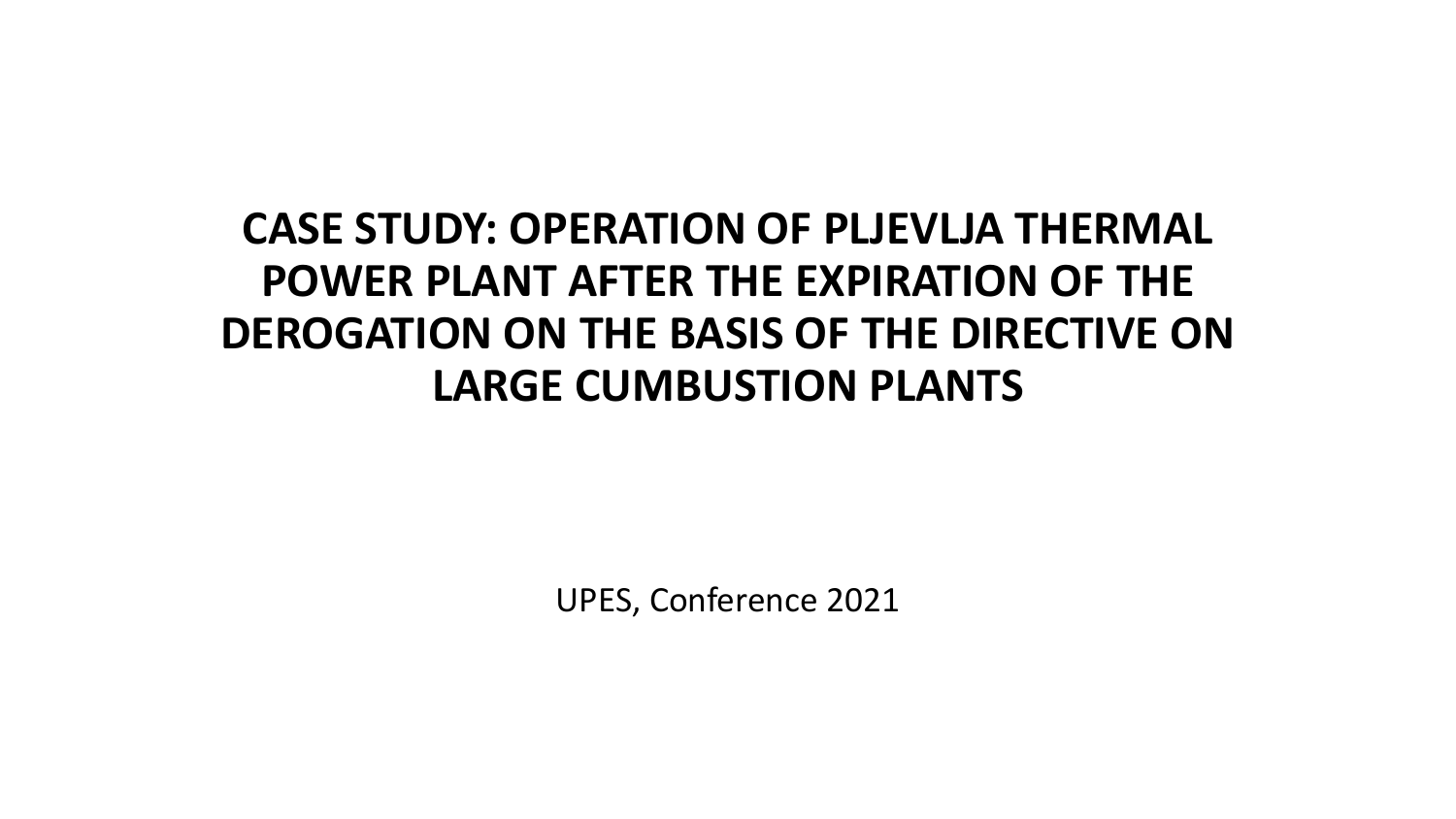## **Overview**

- Government of Montenegro decisions ratified by the Parliament to abandon project for 2<sup>nd</sup> unit to lignite power plant Pljevlja and to choose "Opt-Out" option for actual TPP Pljevlja confirmed by the formal decision of the Ministerial Council of the Energy Community
- Integral permit for operation of TE "Pljevlja" No: UPI-101/2-02-2231/28 issued by the Agency for Environmental Protectionat 22.03.2018 stipulates operation during derogation period of 20000 hours till 2023.
- Regardless different warnings from the Energy Community Secretariat, TPP Pljevlja continue operation from expiration of 20000 hours derogation in November 2020 till today.
- Montenegro Government informed Energy Community Secretariat about expiration of 20000 hours derogation in November 2020 at the beginning of 2021.
- Secretariat opens Case ECS 15/21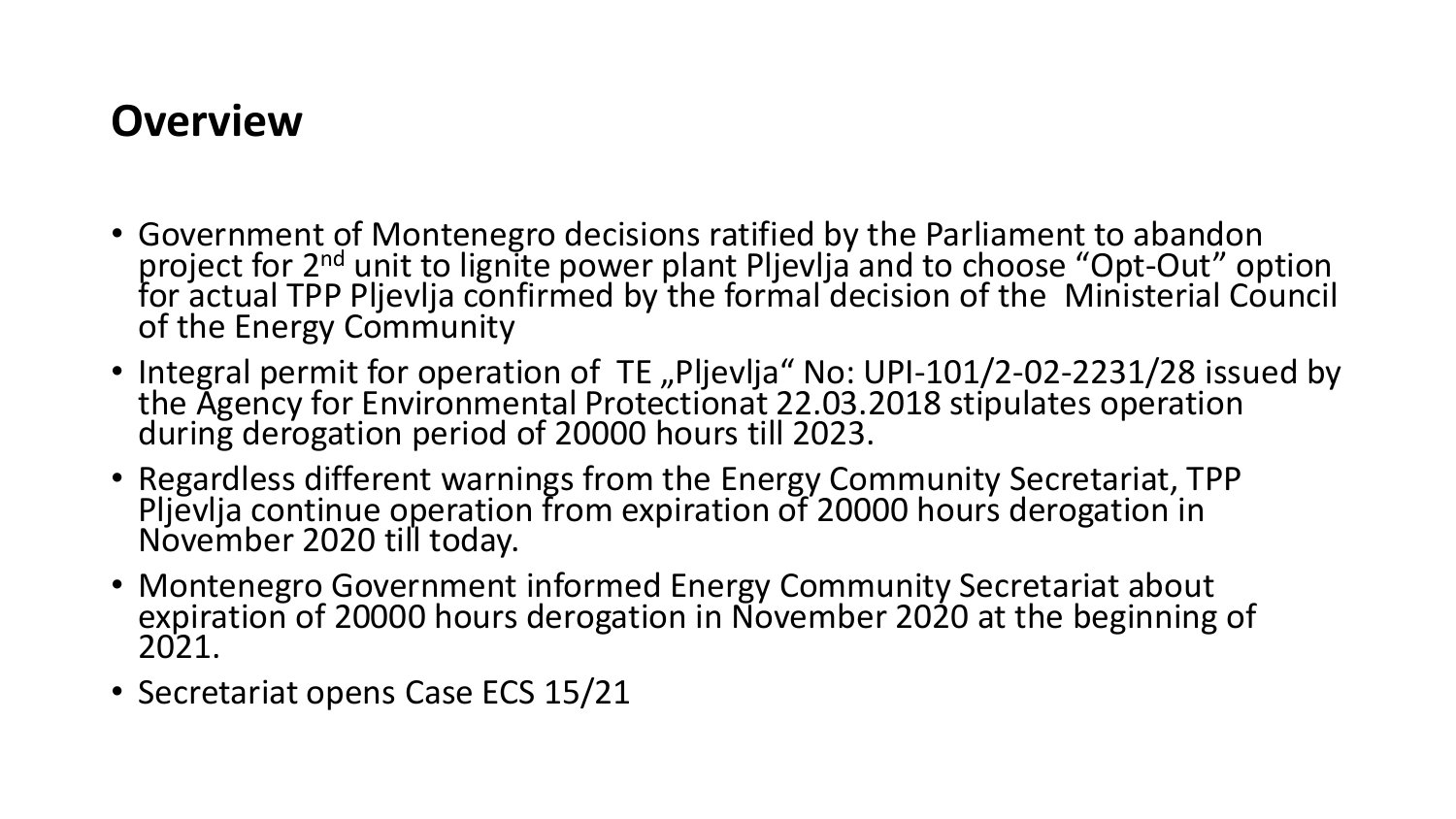## Case ECS 15/21

- The subject matter of this case is the non-compliance with the rules of the Large Combustion Plants Directive on limited lifetime derogation in Montenegro. The Secretariat preliminarily concluded that TPP Pljevlja, the only large combustion plant operating in the Contracting Party has failed to respect the opt-out rules under Article 4(4) of the Large Combustion Plants Directive. Even though the plant has reached its limit of 20,000 operational hours by end of 2020, it neither complied with the stricter standards of the Industrial Emissions Directive, nor ceased its operations, as required by Energy Community law.
- Directive 2001/80/EC took effect in the Energy Community on 1 January 2018. The directive requires operators of large combustion plants to significantly reduce the emissions of the air pollutants listed above. Opt-out is a time-barred implementation alternative to comply with the provisions of the directive.
- <https://www.energy-community.org/legal/cases/2021/case1521MN.html>
- No indications about the breach of rules on competition and the state aid
- No formal complaints by other market participants about advantage granted to the EPCG
- No indications about violations of human rights by pollution from existing plant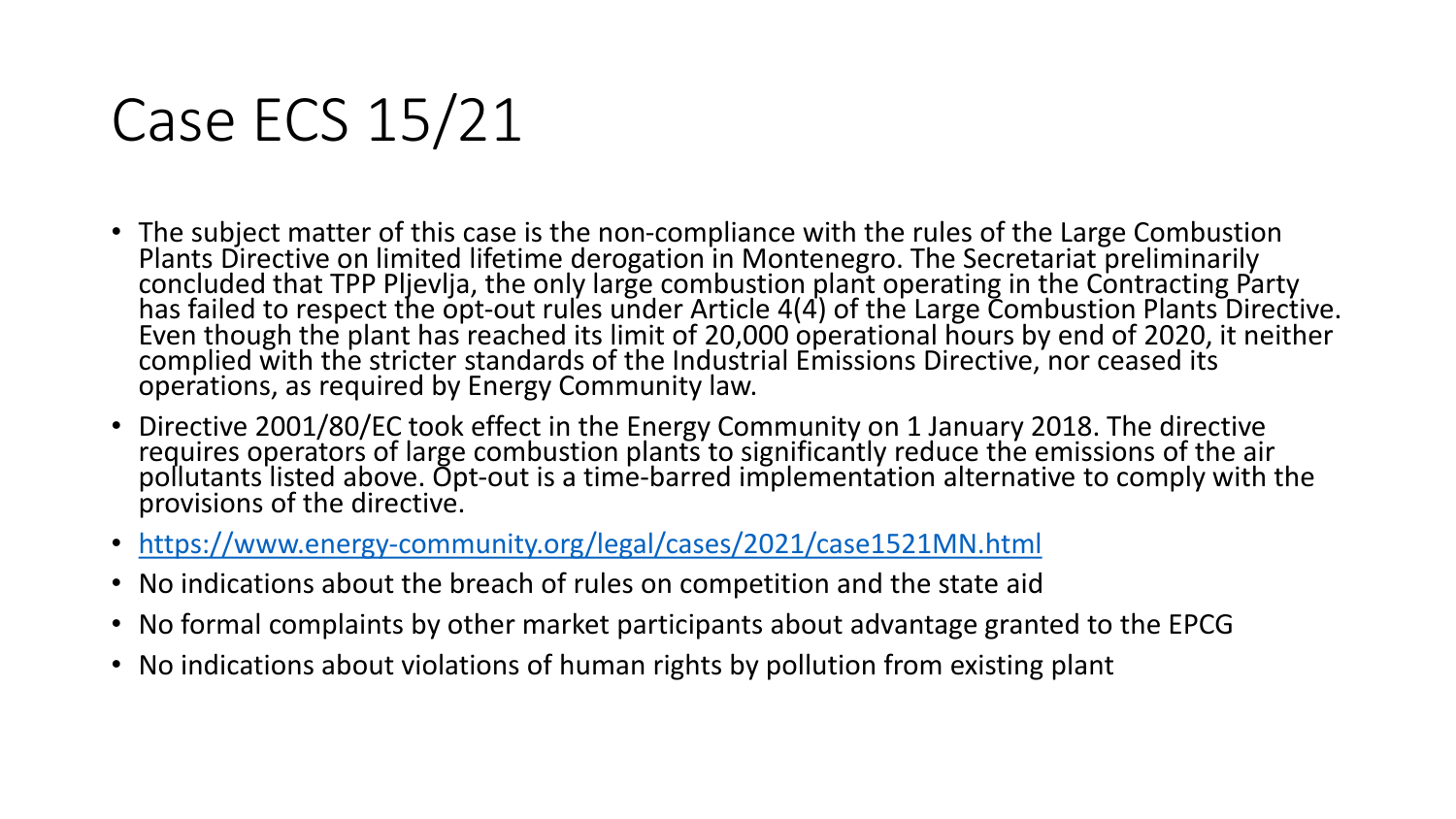**Comparative review of retrofit options for TPP Pljevlja: hard to imagine how this plant could comply with BAT standards for new plants specially in terms of energy efficiency**

| <b>Emissions</b>                       | <b>BAT-AELs (mg/Nm3)</b><br>according to integral permit<br>for operation of TE<br>"Pljevlja" No: UPI-101/2-02-<br>2231/28 od 22.03.2018,<br>table 7. | <b>BAT-AELs (mg/Nm3) according to</b><br>NDT (BAT) EU 2017/1442, Jul 2017,<br>in line with Directive 2010/75/EU<br>for new power plants that is plants<br>after "opt-out" derogation of 20000<br><b>hours</b> | <b>BAT-AELs (mg/Nm3) according to</b><br>NDT (BAT) EU 2017/1442, Jul<br>2017, in line with Directive<br>2010/75/EU for new power plants ecological reconstruction<br>with operation limitied to 1500<br>hours per year, average during 5<br>vears | <b>Actual emissions according</b><br>to Environmetal Impact<br><b>Assesment for intended</b><br><b>Elaborat No.: 115-09/19</b> |
|----------------------------------------|-------------------------------------------------------------------------------------------------------------------------------------------------------|---------------------------------------------------------------------------------------------------------------------------------------------------------------------------------------------------------------|---------------------------------------------------------------------------------------------------------------------------------------------------------------------------------------------------------------------------------------------------|--------------------------------------------------------------------------------------------------------------------------------|
| SO <sub>2</sub>                        | $\leq$ 130 mg/Nm3                                                                                                                                     | 10-75mg/Nm3                                                                                                                                                                                                   | 220 mg/Nm3                                                                                                                                                                                                                                        | >5000 mg/Nm3                                                                                                                   |
| <b>NO<sub>x</sub></b>                  | $\leq$ 85-150(175)*mg/Nm3                                                                                                                             | $65 - 85$ mg/Nm3                                                                                                                                                                                              | 340 mg/Nm3                                                                                                                                                                                                                                        | >600 mg/Nm3                                                                                                                    |
| CO                                     | $\leq 100$ mg/Nm3                                                                                                                                     | $< 5 - 100$ mg/Nm3                                                                                                                                                                                            | do 140 mg/Nm3                                                                                                                                                                                                                                     | <30 mg/Nm3                                                                                                                     |
| Praškaste<br>materije                  | $\leq 10$ mg/Nm3                                                                                                                                      | $2-5mg/Nm3$                                                                                                                                                                                                   | 2-12 mg/Nm3<br>Godišnji prosek                                                                                                                                                                                                                    | 11 mg/Nm3                                                                                                                      |
| HCI                                    | $\leq$ 5mg/Nm3                                                                                                                                        | $1-3mg/Nm3$                                                                                                                                                                                                   | 20 mg/Nm3                                                                                                                                                                                                                                         | ?                                                                                                                              |
| <b>HF</b>                              | $\leq$ 3mg/Nm3                                                                                                                                        | $<$ 1-2mg/Nm3                                                                                                                                                                                                 | 7 mg/Nm3                                                                                                                                                                                                                                          | ?                                                                                                                              |
| Hg                                     | $\leq$ 7µg/Nm3)                                                                                                                                       | $< 1 - 4 \mu g / Nm3$                                                                                                                                                                                         | $1-7$ mg/Nm3                                                                                                                                                                                                                                      | ?                                                                                                                              |
| <b>Net</b><br>electrical<br>efficiency | $31,5* - 39,5%$                                                                                                                                       | $36,5* - 40%$                                                                                                                                                                                                 | <b>No limits</b>                                                                                                                                                                                                                                  | <b>Cca 31%</b>                                                                                                                 |
|                                        | Napomena: * ova niža efikasnost se primenjuje samo za objekte koji imaju<br>otežano hlađenje usled geografskih okolnosti                              |                                                                                                                                                                                                               |                                                                                                                                                                                                                                                   |                                                                                                                                |